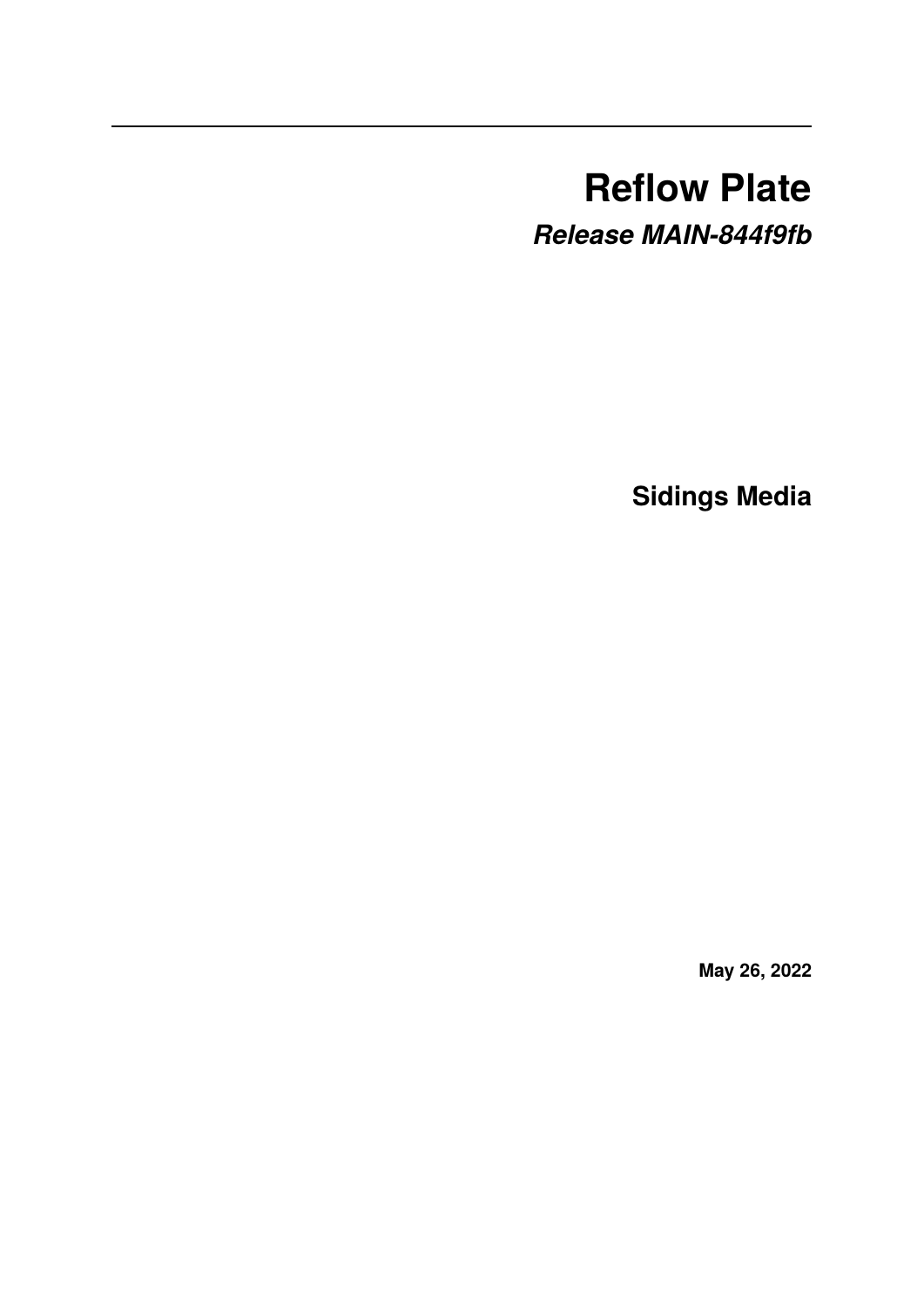This work is licensed under the Creative Commons Attribution-ShareAlike 4.0 International License. To view a copy of this license, visit http://creativecommons.org/licenses/by-sa/4.0/ or send a letter to Creative Commons, PO Box 1866, Mountain View, CA 94042, USA.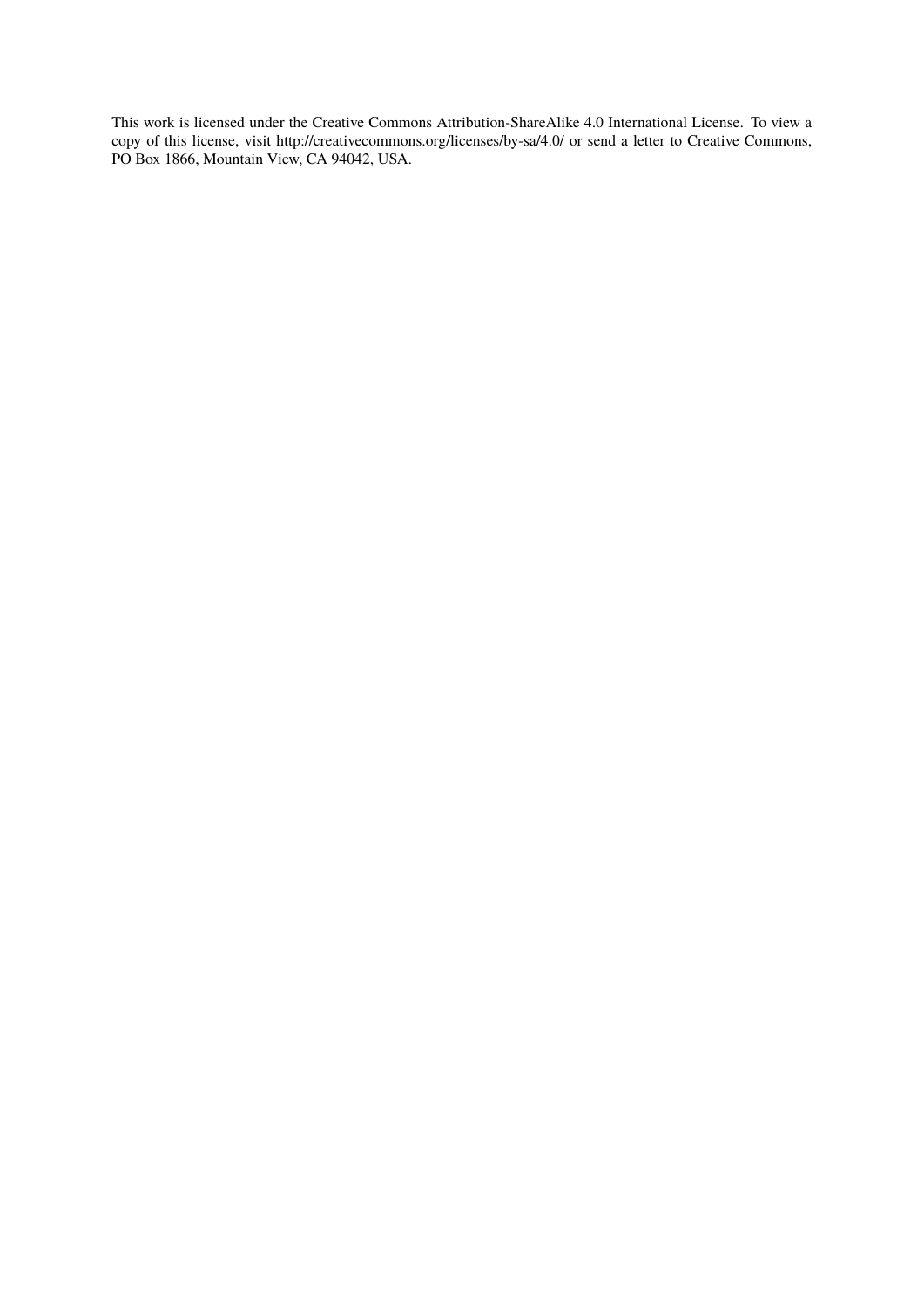## **TABLE OF CONTENTS**

<span id="page-2-0"></span>

| <b>Table of contents</b>                       |  |  |  |  |
|------------------------------------------------|--|--|--|--|
| 1 Modular Structure<br>$\overline{\mathbf{3}}$ |  |  |  |  |
|                                                |  |  |  |  |
|                                                |  |  |  |  |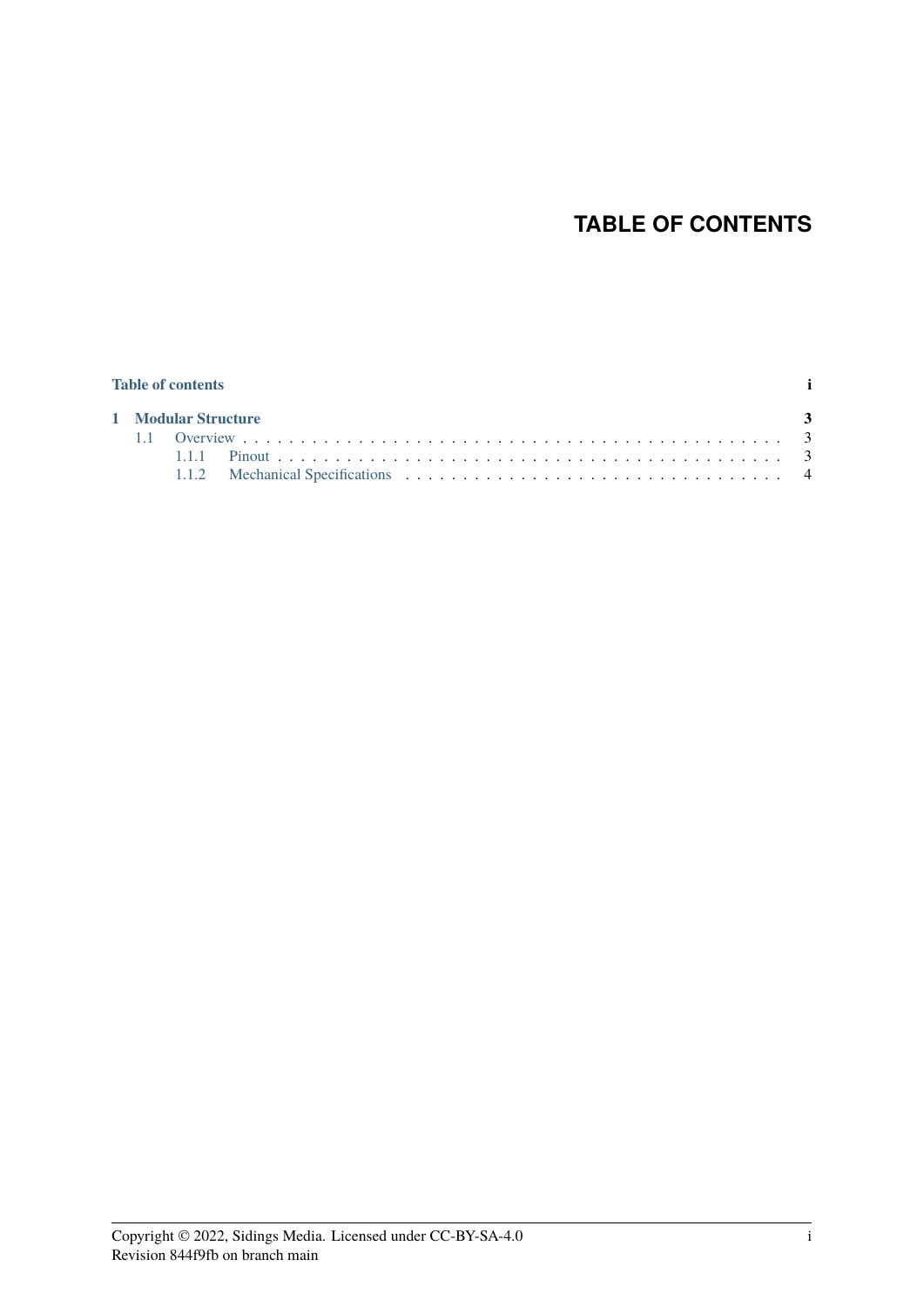#### ii Copyright © 2022, Sidings Media. Licensed under CC-BY-SA-4.0 Revision 844f9fb on branch main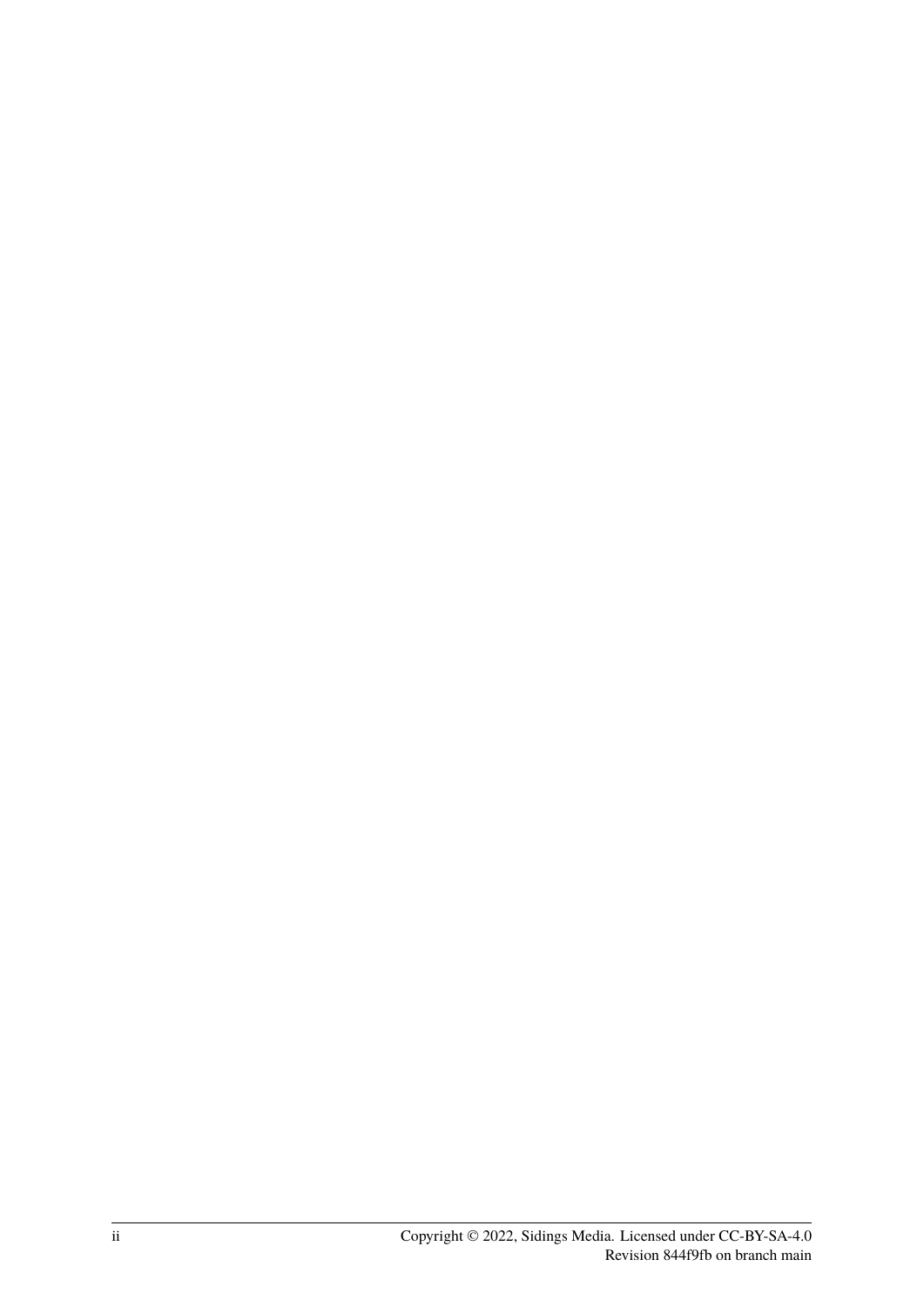This reflow board, inspired by  $AfterEarthLTD<sup>1</sup>$  $AfterEarthLTD<sup>1</sup>$  $AfterEarthLTD<sup>1</sup>$  $AfterEarthLTD<sup>1</sup>$  aims to provide an easy way to quickly and cheaply reflow SMD PCBs.

<sup>1</sup> https://github.com/AfterEarthLTD/Solder-Reflow-Plate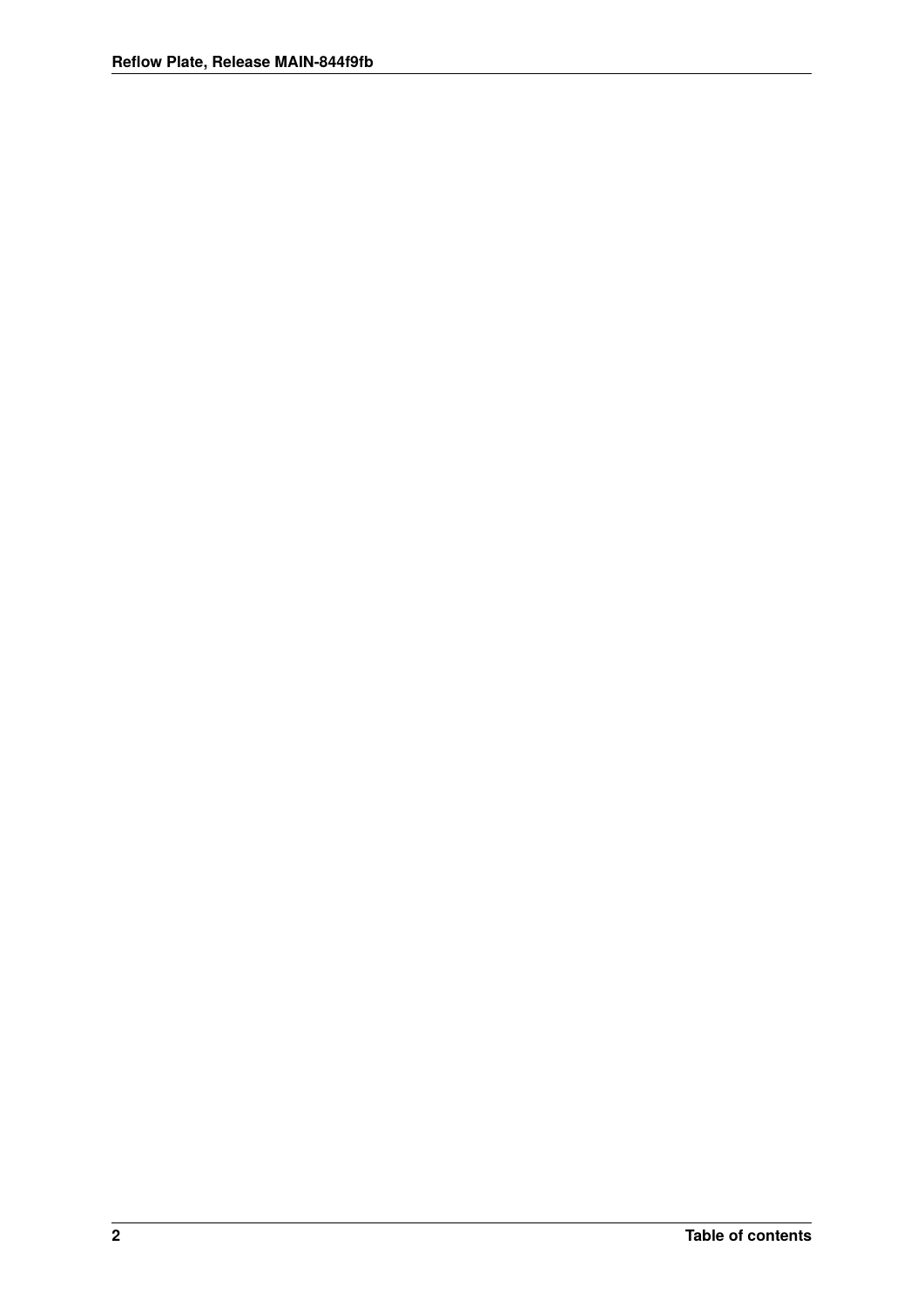## **CHAPTER**

## **ONE**

## **MODULAR STRUCTURE**

#### <span id="page-6-1"></span><span id="page-6-0"></span>**1.1 Overview**

This version of the PCB based reflow plate aims to be as modular as possible to allow for many configurations and parts to be replaced. There are 5 main boards in the project:

- MCU board
- Power board
- I/O board
- Heating board
- Backplane

#### <span id="page-6-2"></span>**1.1.1 Pinout**

Each of these boards interconnect in order to create a fully functional reflow plate. The boards are stackable allowing for multiple boards to be added. The standard interface between the boards is shown below.

| ---------                                |                                 |
|------------------------------------------|---------------------------------|
| $5V$ ----+                               | $+---SDA$                       |
| LOGIC POWER<br>$3V3$ ----+               | $12C$  <br>$+-----$ SCL         |
| SENSE $A$ ----+                          | $+-----$ TX0<br><b>UART0</b>    |
| SENSE B $---+$                           | $+ - - -$ RX0                   |
| SENSE C ----+ TEMPERATURE SENSORS        | $+-----TX1$<br>UART1            |
| SENSE $D$ ----+                          | $+--- RX1$                      |
| SENSE $E$ ----+                          | ------------+<br>$+-----$ GPIO0 |
| --------------------<br>SENSE $A$ ----+  | $+-----$ GPI01                  |
| SENSE B ----+ CURRENT SENSING            | $+---$ GPIO2<br>GPI0            |
| SENSE $C$ ----+                          | $+---$ GPI03                    |
| +-----------<br>RESET ----+ SYSTEM RESET | $+-----$ GPI04                  |
| $NC$ ----+                               | $+---$ GPI05                    |
|                                          | (continues on next page)        |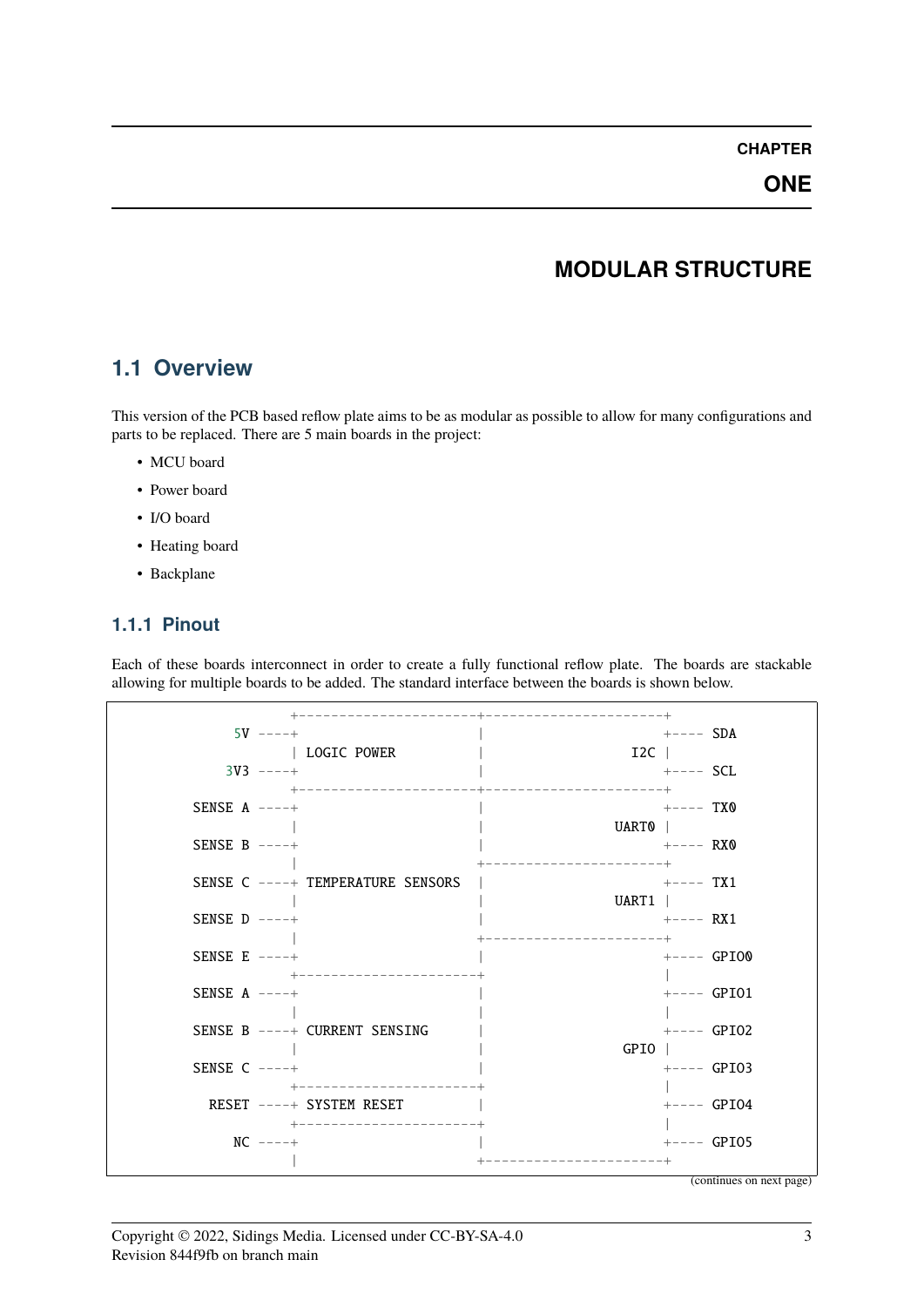

#### <span id="page-7-0"></span>**1.1.2 Mechanical Specifications**

In order to maintain mechanical compatibility between all boards, a specification has been created to stipulate the positioning of the inter-board connections. The headers have been set at the spacing of a standard 2.54mm breadboard allowing for easy development of custom boards without the cost of PCB manufacture.